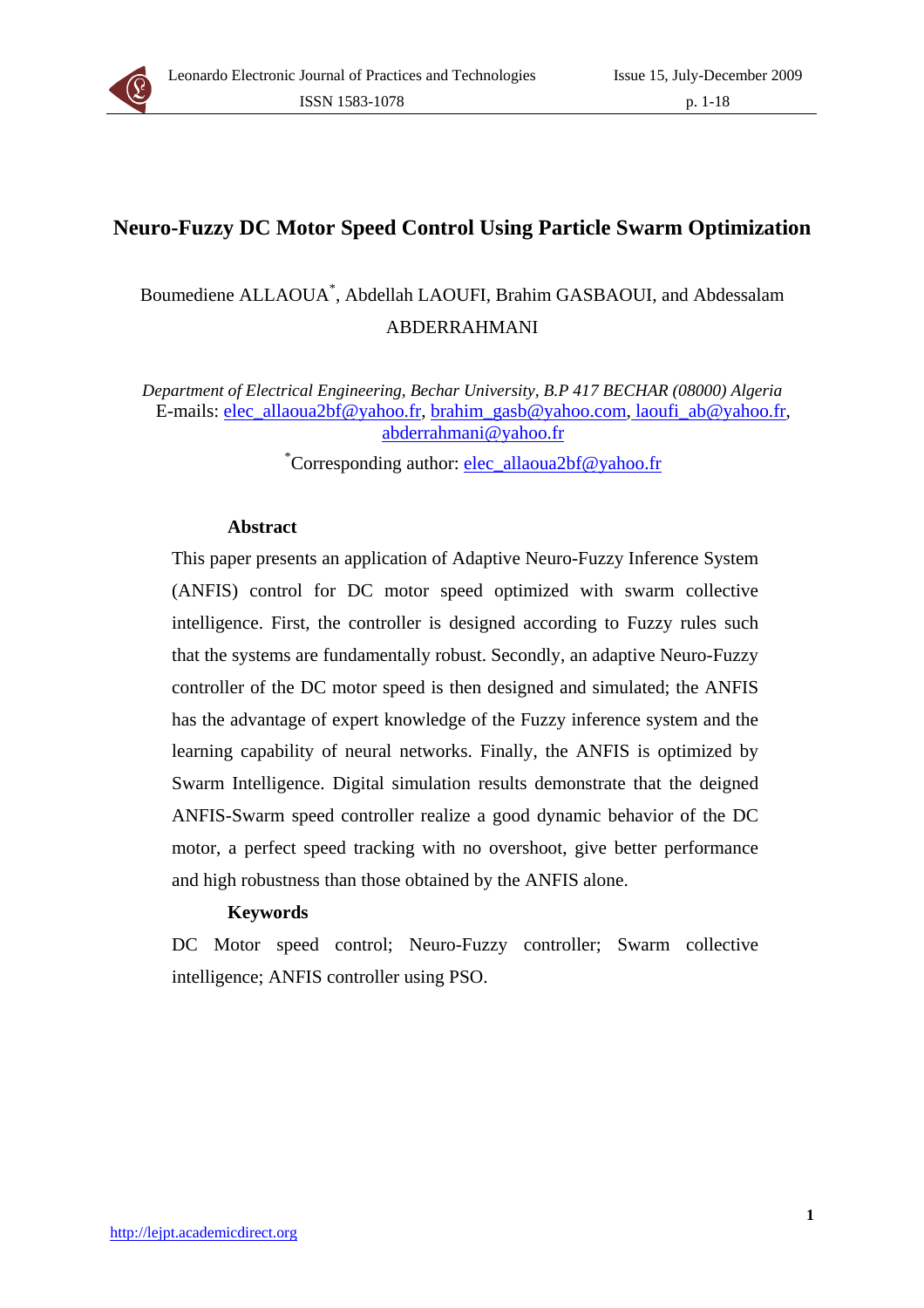### **Introduction**

In spite of the development of power electronics resources, the direct current machine became more and more useful. Nowadays their uses isn't limited in the car applications (electrics vehicle), in applications of weak power using battery system (motor of toy) or for the electric traction in the multi-machine systems too.

The speed of DC motor can be adjusted to a great extent as to provide controllability easy and high performance [1, 2]. The controllers of the speed that are conceived for goal to control the speed of DC motor to execute one variety of tasks, is of several conventional and numeric controller types, the controllers can be: PID Controller, Fuzzy Logic Controller; or the combination between them: Fuzzy-Neural Networks, Fuzzy-Genetic Algorithm, Fuzzy-Ants Colony, Fuzzy-Swarm.

The Adaptive Neuro-Fuzzy Inference System (ANFIS), developed in the early 90s by Jang [3], combines the concepts of fuzzy logic and neural networks to form a hybrid intelligent system that enhances the ability to automatically learn and adapt. Hybrid systems have been used by researchers for modeling and predictions in various engineering systems. The basic idea behind these neuro-adaptive learning techniques is to provide a method for the fuzzy modeling procedure to learn information about a data set, in order to automatically compute the membership function parameters that best allow the associated FIS to track the given input/output data. The membership function parameters are tuned using a combination of least squares estimation and back-propagation algorithm for membership function parameter estimation. These parameters associated with the membership functions will change through the learning process similar to that of a neural network. Their adjustment is facilitated by a gradient vector, which provides a measure of how well the FIS is modeling the input/output data for a given set of parameters. Once the gradient vector is obtained, any of several optimization routines could be applied in order to adjust the parameters so as to reduce error between the actual and desired outputs. This allows the fuzzy system to learn from the data it is modeling. The approach has the advantage over the pure fuzzy paradigm that the need for the human operator to tune the system by adjusting the bounds of the membership functions is removed.

The PSO (particle swarm optimization) algorithm used to get the optimal values and parameters of our ANFIS is based on a metaphor of social interaction. It searches a space by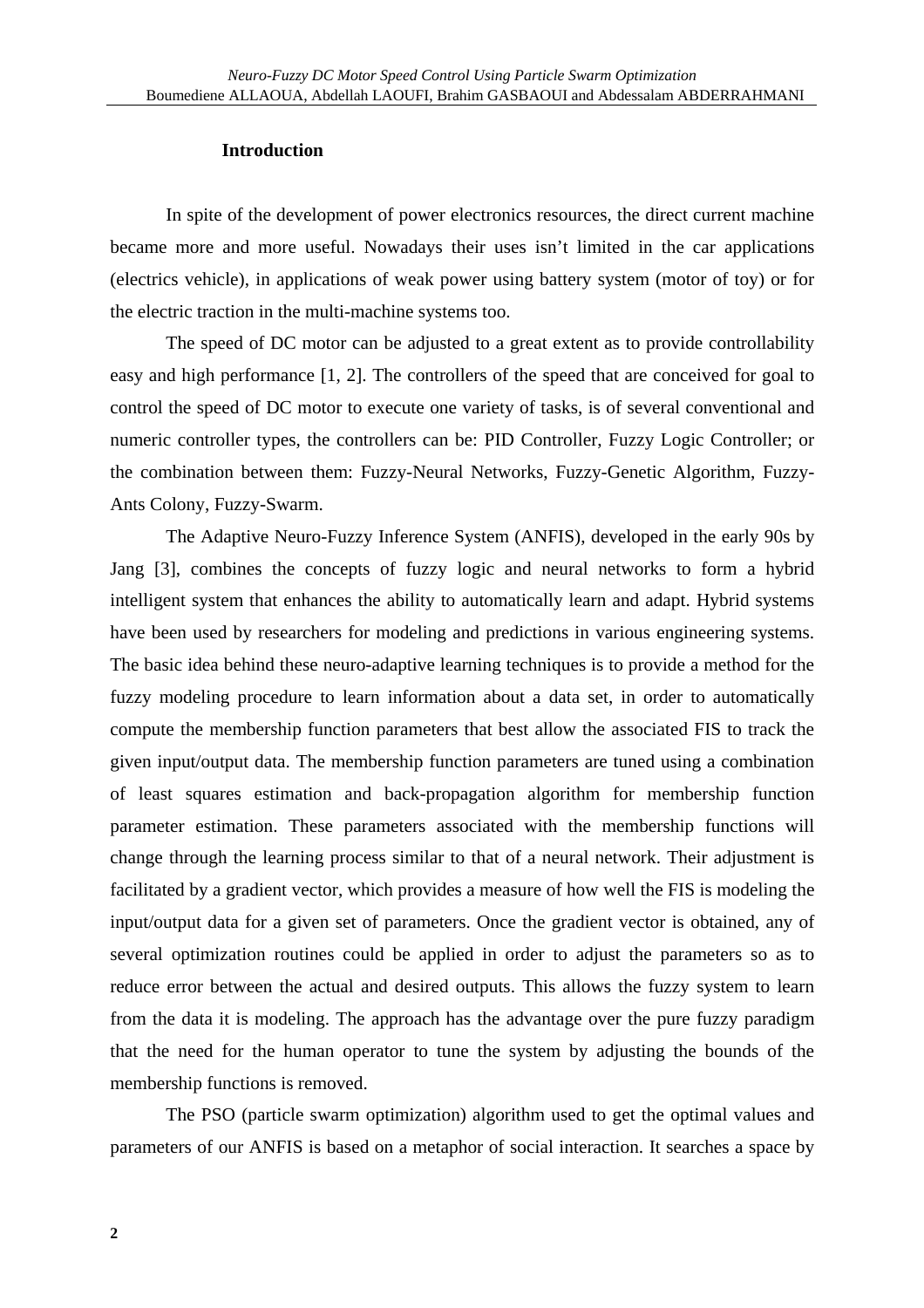

adjusting the trajectories of individual vectors, called 'particles', as they are conceptualized as moving as points in multidimensional space. The individual particles are drawn stochastically towards the positions of their own previous best performances and the best previous performance of their neighbors. Since its inception, two notable improvements have been introduced on the initial PSO which attempt to strike a balance between two conditions. The first one introduced by Shi and Eberhart [4] uses an extra 'inertia weight' term which is used to scale down the velocity of each particle and this term is typically decreased linearly throughout a run. The second version introduced by Clerc and Kennedy [5] involves a 'constriction factor' in which the entire right side of the formula is weighted by a coefficient. Their generalized particle swarm model allows an infinite number of ways in which the balance between exploration and convergence can be controlled. The simplest of these is called PSO.

This proposes an application of ANFIS-Swarm. PSO algorithms are applied to search the globally optimal parameters of ANFIS controller. The best range and shapes of member ships functions obtained with ANFIS are adjusted again using PSO. Simulation results are given to show the effectiveness of ANFIS-Swarm controller.

# **Model of DC motor**

DC machines are characterized by their versatility. By means of various combinations of shunt-, series-, and separately-excited field windings they can be designed to display a wide variety of volt-ampere or speed-torque characteristics for both dynamic and steady-state operation. Because of the ease with which they can be controlled systems of DC machines have been frequently used in many applications requiring a wide range of motor speeds and a precise output motor control [6, 7].

In this paper, the separated excitation DC motor model is chosen according to his good electrical and mechanical performances more than other DC motor models. The DC motor is driven by applied voltage. Figure 1 show the equivalent circuit of DC motor with separate excitation.

The characteristic equations of the DC motor are represented as: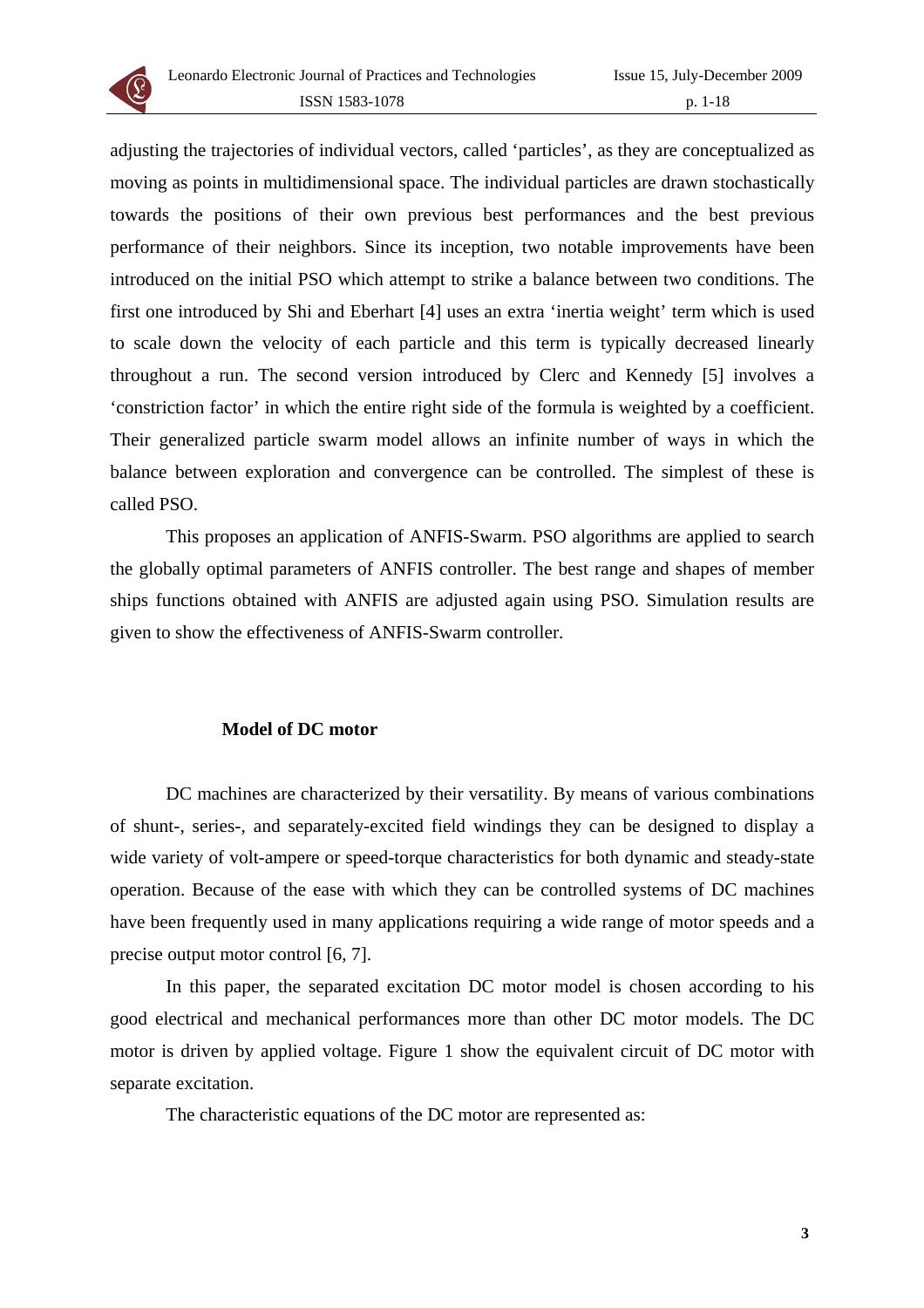$$
\frac{d}{dt}\mathbf{i}_{\text{ex}} = \left(-\frac{\mathbf{R}_{\text{ex}}}{\mathbf{L}_{\text{ex}}}\right)\mathbf{i}_{\text{ex}} + \left(\frac{1}{\mathbf{L}_{\text{ex}}}\right)\mathbf{V}_{\text{ex}}
$$
\n(1)

$$
\frac{d}{dt}\mathbf{i}_{ind} = \left(-\frac{R_{ind}}{L_{ind}}\right)\mathbf{i}_{ind} + \left(\frac{-L_{index}}{L_{ind}}\right)\mathbf{w}_{r}\mathbf{i}_{ex} + \left(\frac{1}{L_{ind}}\right)\mathbf{V}_{ind}
$$
\n(2)

$$
\frac{d}{dt} w_r = \left(\frac{L_{\text{index}}}{J}\right) i_{ex} i_{\text{ind}} + \left(\frac{-Cr}{J}\right) + \left(\frac{-fc}{J}\right) w_r \tag{3}
$$

Symbols, Designations and Units:

| Symbols                                | Designations                                        | Units                  |
|----------------------------------------|-----------------------------------------------------|------------------------|
| $i_{ex}$ and $i_{end}$                 | Excitation current and Induced current.             | [A]                    |
| $W_r$                                  | Rotational speed of the DC Motor.                   | [Rad/Sec]              |
| $V_{ex}$ and $V_{ind}$                 | Excitation voltage and Induced voltage              | [Vol <sub>t</sub> ]    |
| $R_{\rm ex}$ and $R_{\rm ind}$         | Excitation Resistance and Induced Resistance.       | $\lceil \Omega \rceil$ |
| $L_{\text{ex}}$ , $L_{\text{ind}}$ and | Excitation Inductance Induced Inductance and Mutual | [mH]                   |
| $L_{index}$                            | Inductance.                                         |                        |
|                                        | Moment of Inertia.                                  | $[Kg.m^2]$             |
| Cr                                     | Couple resisting.                                   | [N.m]                  |
| fc                                     | Coefficient of Friction.                            | [N.m.Sec/Rad]          |

From the state equations (1), (2), (3) previous, can construct the model with the environment MATLAB 7.4 (R2007a) in Simulink version 6.6. The model of the DC motor in Simulink is shown in Figure 1. The various parameters of the DC motor are shown in Table 1.



**Figure 1.** Model of the DC Motor in Simulink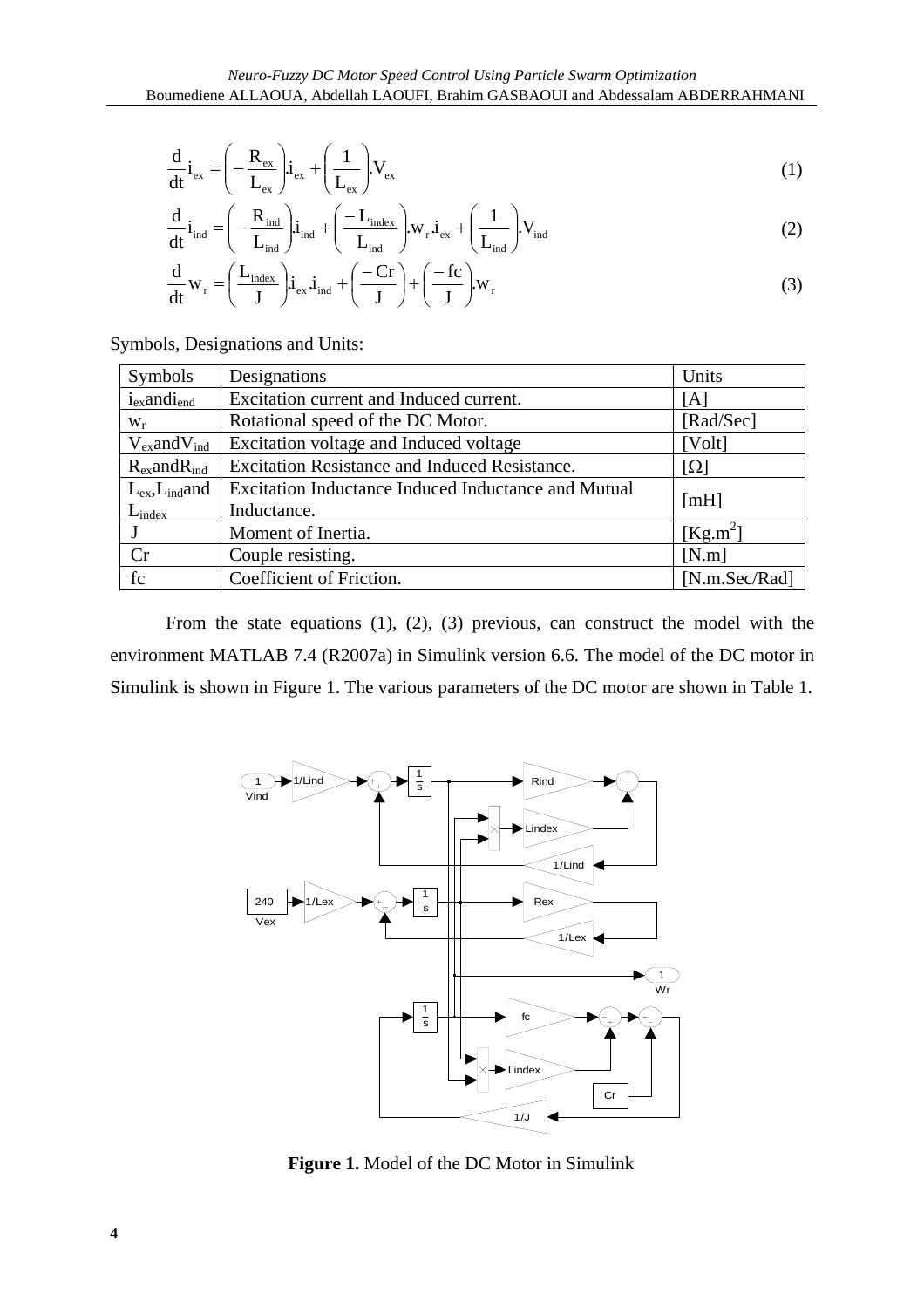

| $V_{ex} = 240[V]$            | $L_{ind} = 0.012$ [mH] |
|------------------------------|------------------------|
| $V_{ind} = 240[V]$           | $L_{index}=1.8$ [mH]   |
| $R_{ex} = 240 \Omega$        | $J = 1[Kg.m^2]$        |
| $R_{ind} = 0.6$ [ $\Omega$ ] | $Cr = 29.2$ [N.m]      |

**Table 1.** Parameters of the DC Motor

### **Adaptive Neuro-Fuzzy MODE Speed Controller**

# *Adaptive Neuro-Fuzzy principle*

A typical architecture of an ANFIS is shown in Figure 2, in which a circle indicates a fixed node, whereas a square indicates an adaptive node. For simplicity, we consider two inputs x, y and one output z. Among many FIS models, the Sugeno fuzzy model is the most widely applied one for its high interpretability and computational efficiency, and built-in optimal and adaptive techniques. For a first order Sugeno fuzzy model, a common rule set with two fuzzy if–then rules can be expressed as:

Rule 1: if *x* is  $A_1$  and *y* is  $B_1$ , then  $z_1 = p_1 x + q_1 y + r_1$ 

Rule 2: if *x* is  $A_2$  and *y* is  $B_2$ , then  $z_2 = p_2 x + q_2 y + r_2$ (4)

where  $A_i$  and  $B_i$  are the fuzzy sets in the antecedent, and  $p_i$ ,  $q_i$  and  $r_i$  are the design parameters that are determined during the training process. As in Figure 2, the ANFIS consists of five layers [8]:



**Figure 2.** Corresponding ANFIS Architecture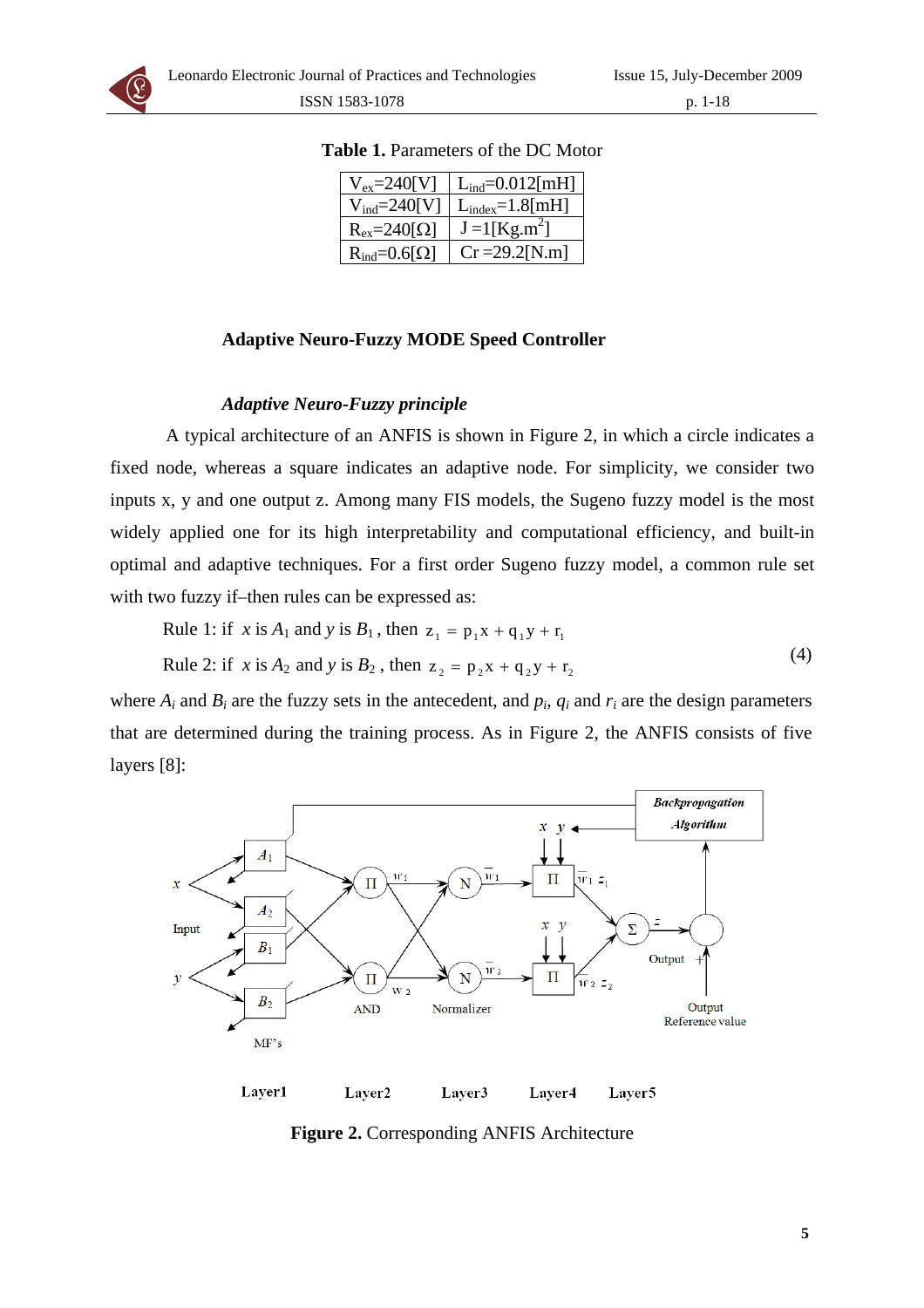**Layer 1:** Every node *i* in the first layer employ a node function given by:

$$
O_i^1 = \mu_{Ai}(x), i = 1, 2
$$
  
\n
$$
O_i^1 = \mu_{Bi=2}(y), i = 3, 4
$$
\n(5)

where  $\mu_{Ai}$  and  $\mu_{Bi}$  can adopt any fuzzy membership function (MF).

**Layer 2:** Every node in this layer calculates the firing strength of a rule via multiplication:

$$
O_i^2 = w_i = \mu_{A_i}(x) . \mu_{B_i}(y), i = 1,2
$$
 (6)

**Layer 3:** The *i*-th node in this layer calculates the ratio of the *i*-th rule's firing strength to the sum of ail rules firing strengths:

$$
O_i^3 = \overline{w}_i = \frac{w_i}{w_1 + w_2}, i = 1, 2
$$
 (7)

where  $\bar{w}_i$  is referred to as the normalized firing strengths.

**Layer 4:** In this layer, every node *i* has the following function:

$$
O_i^4 = \overline{w}_i z_i = \overline{w}_i (p_i x + q_i y + r_i) i = 1, 2
$$
 (8)

where  $\bar{w}_i$  is the output of layer 3, and {  $p_i$ ,  $q_i$ ,  $r_i$ } is the parameter set. The parameters in this layer are referred to as the consequent parameters.

Layer 5: The single node in this layer computes the overall output as the summation of all incoming signals, which is expressed as:

$$
O_i^5 = \sum_{i=1}^2 \overline{w}_i z_i = \frac{w_1 z_1 + w_2 z_2}{w_1 + w_2}
$$
 (9)

The output  $\zeta$  in Fig. 3 can be rewritten as [9, 10]:

$$
z = (\overline{w}_1 x)p_1 + (\overline{w}_1 y)q_1 + (\overline{w}_1)r_1 + (\overline{w}_2 x)p_2 + (\overline{w}_2 y)q_2 + (\overline{w}_2)r_2
$$
 (10)

#### *Adaptive Neuro-Fuzzy controller*

The ANFIS controller generates change in the reference voltage *Vref*, based on speed error *e* and derivate in the speed error *de* defined as:

$$
e = \omega_{ref} - \omega \tag{11}
$$

$$
\text{de} = \left[\text{d}(\omega_{\text{ref}} - \omega)\right]/\text{dt} \tag{12}
$$

where  $\omega_{\text{ref}}$  and  $\omega$  are the reference and the actual speeds, respectively.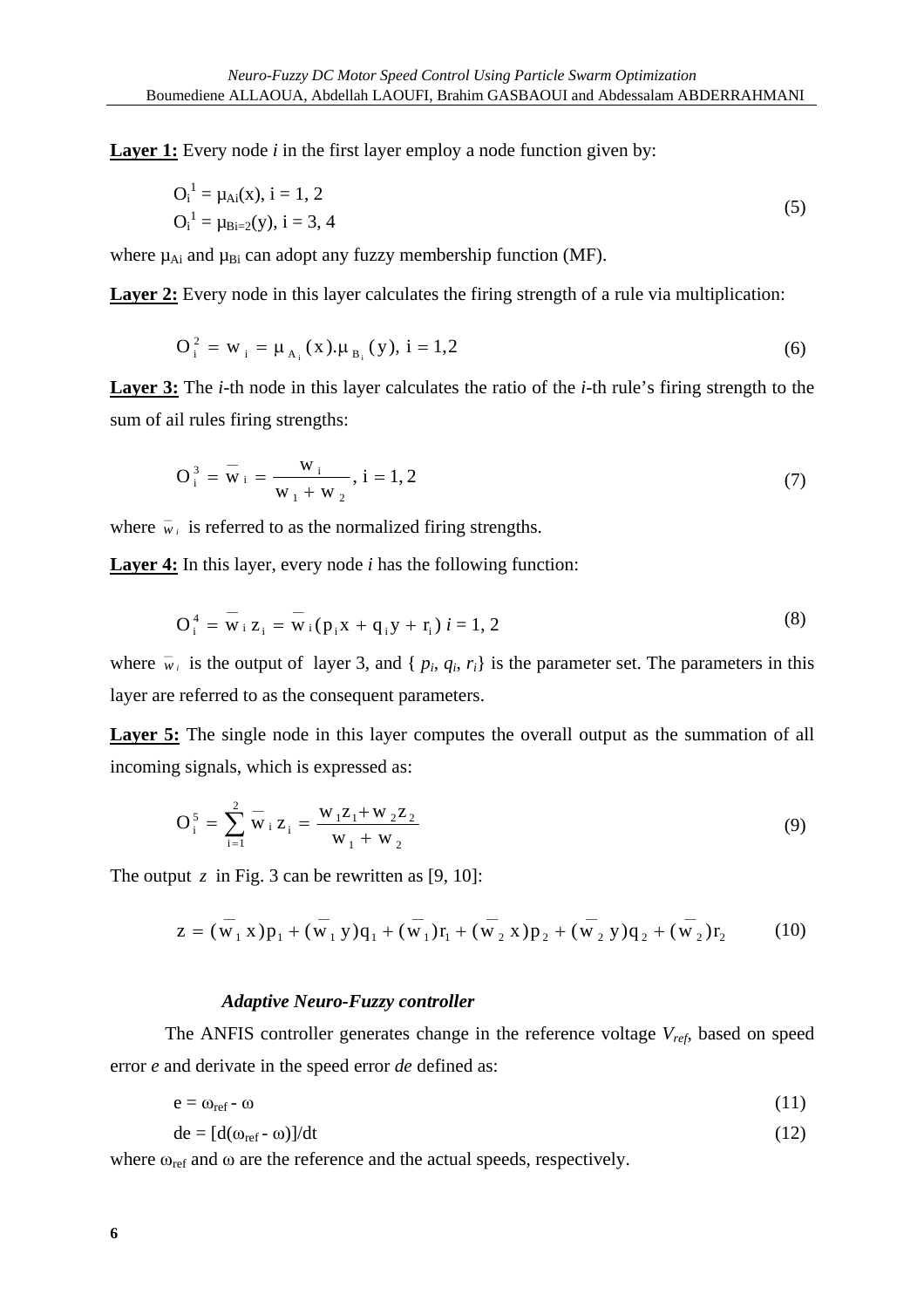

In this study first order Sugeno type fuzzy inference was used for ANFIS and the typical fuzzy rule is:

if *e* is 
$$
A_i
$$
 and *de* is  $B_i$  then  $z = f(e, de)$  (13)

where  $A_i$  and  $B_i$  are fuzzy sets in the antecedent and  $z = f(e, de)$  is a crisp function in the consequent.

The significances of ANFIS structure are:

*Layer 1:* Each adaptive node in this layer generates the membership grades for the input vectors  $A_i$ ,  $i = 1, \ldots, 5$ . In this paper, the node function is a triangular membership function:

$$
O_{i}^{1} = \mu_{A_{i}}(e) = \begin{cases} 0, & e \le a_{i} \\ \frac{e - a_{i}}{b_{i} - a_{i}}, & a_{i} \le e \le b_{i} \\ \frac{c_{i} - e}{c_{i} - b_{i}}, & b_{i} \le e \le c_{i} \\ 0, & c_{i} \le e \end{cases}
$$
(14)

*Layer 2:* The total number of rule is 25 in this layer. Each node output represents the activation level of a rule:

$$
O_i^1 = w_1 = \min(\mu_{A_i}(e), \mu_{B_i}(e)), i = 1, ..., 5
$$
 (15)

*Layer 3:* Fixed node *i* in this layer calculate the ratio of the *i*-th rule's activation level to the total of all activation level:

$$
O_i^3 = \overline{w}_i = \frac{w}{\sum_{j=1}^n w_j}
$$
 (16)

*Layer 4:* Adaptive node *i* in this layer calculate the contribution of *i*-th rule towards the overall output, with the following node function:

$$
O_i^4 = \overline{w}_i z_i = \overline{w}_i (p_i e + q_i d e + r_i)
$$
 (17)

*Layer 5:* The single fixed node in this layer computes the overall output as the summation of contribution from each rule:

$$
O_i^5 = \sum_{i=1}^2 \overline{w}_i z_i = \frac{w_1 z_1 + w_2 z_2}{w_1 + w_2}
$$
 (18)

The parameters to be trained are  $a_i$ ,  $b_i$  and  $c_i$  of the premise parameters and  $p_i$ ,  $q_i$ , and  $r_i$ of the consequent parameters. Training algorithm requires a training set defined between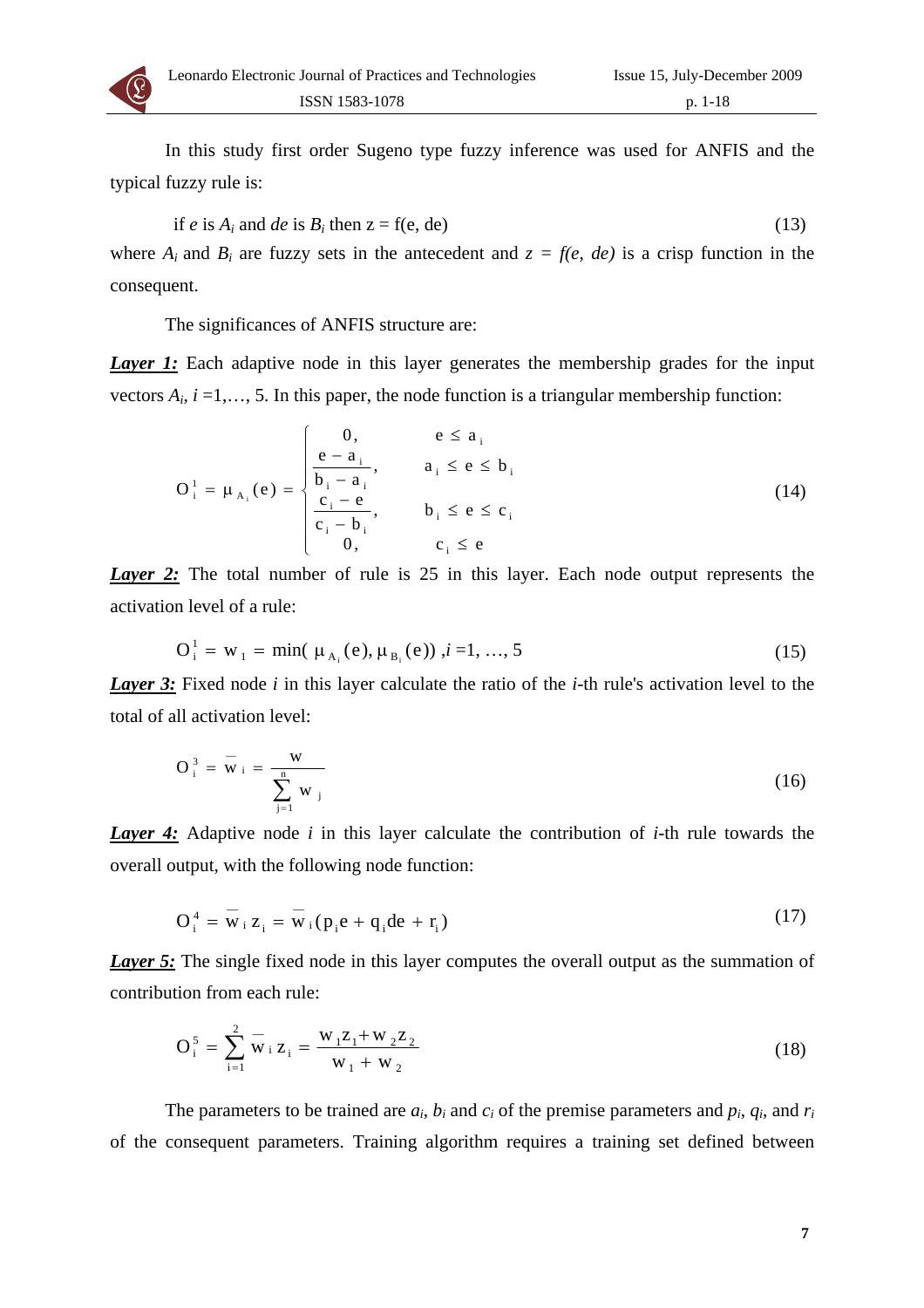inputs and output [3]. Although, the input and output pattern set have 150 rows. Figure 3.a shows optimized membership function for *e* and *de* after trained. Figure 3.b shows Surface plot showing relationship between input and output parameters after trained. Figure 3.c shows The ANFIS model structure.



**Figure 3.a.** Membership functions for e and de after trained



**Figure 3.b.** Surface plot showing relationship between input and output parameters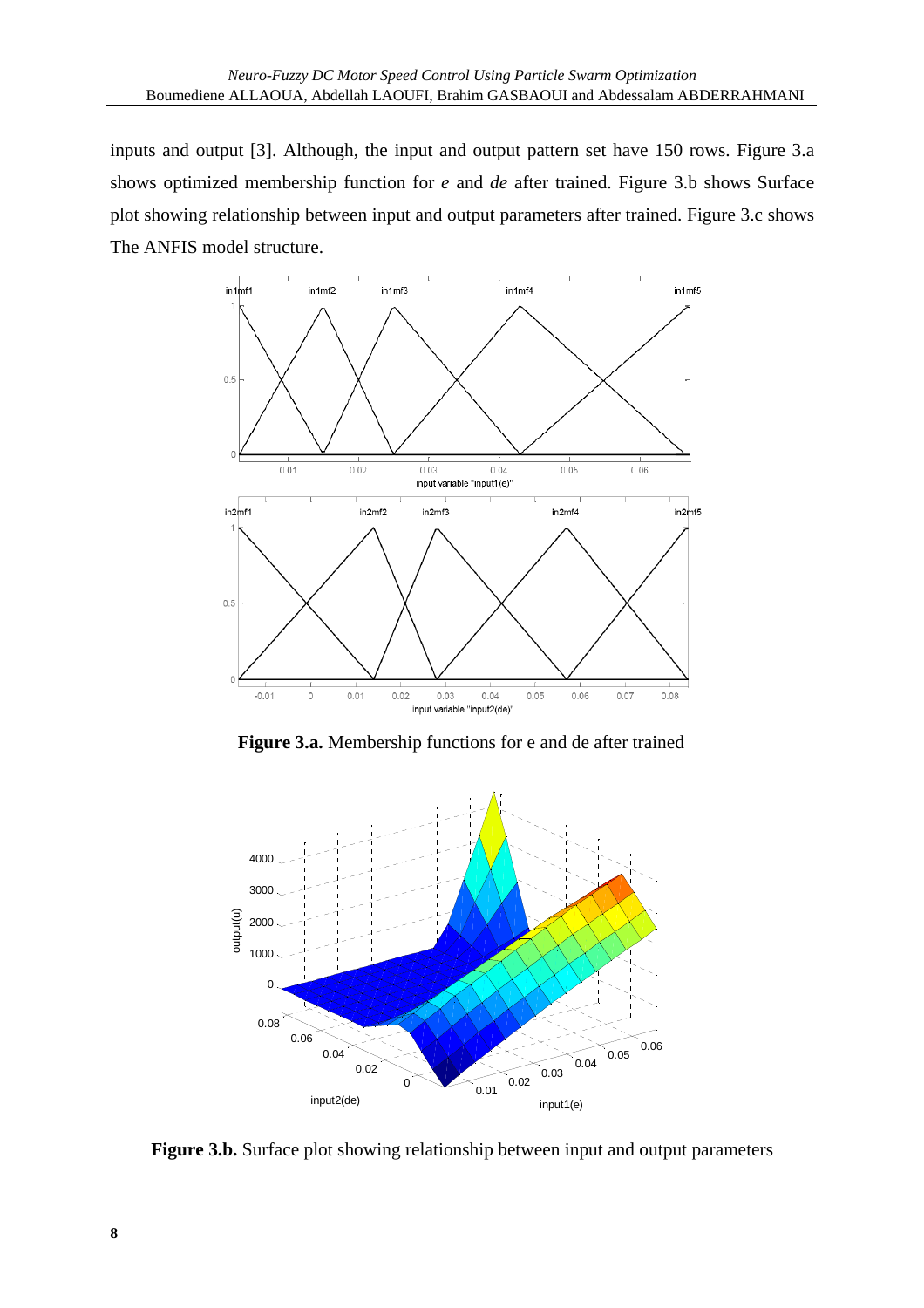



**Figure 3.c.** The ANFIS model structure

The number of epochs was 100 for training. The number of MFs for the input variables *e* and *de* is 5 and 5, respectively. The number of rules is then 25 ( $5 \times 5 = 25$ ). The triangular MF is used for two input variables. It is clear from (14) that the triangular MF is specified by two parameters.

Therefore, the ANFIS used here contains a total of 95 fitting parameters, of which 20  $(5 \times 2 + 5 \times 2 = 20)$  are the premise parameters and 75  $(3 \times 25 = 75)$  are the consequent parameters.

The training and testing root mean square (RMS) errors obtained from the ANFIS are  $4.7\times10^{-6}$  and  $5.3\times10^{-6}$  respectively.

# *Particle Swarm Optimization (PSO)*

PSO is a population-based optimization method first proposed by Eberhart and Colleagues [11, 12]. Some of the attractive features of PSO include the ease of implementation and the fact that no gradient information is required. It can be used to solve a wide array of different optimization problems. Like evolutionary algorithms, PSO technique conducts search using a population of particles, corresponding to individuals. Each particle represents a candidate solution to the problem at hand. In a PSO system, particles change their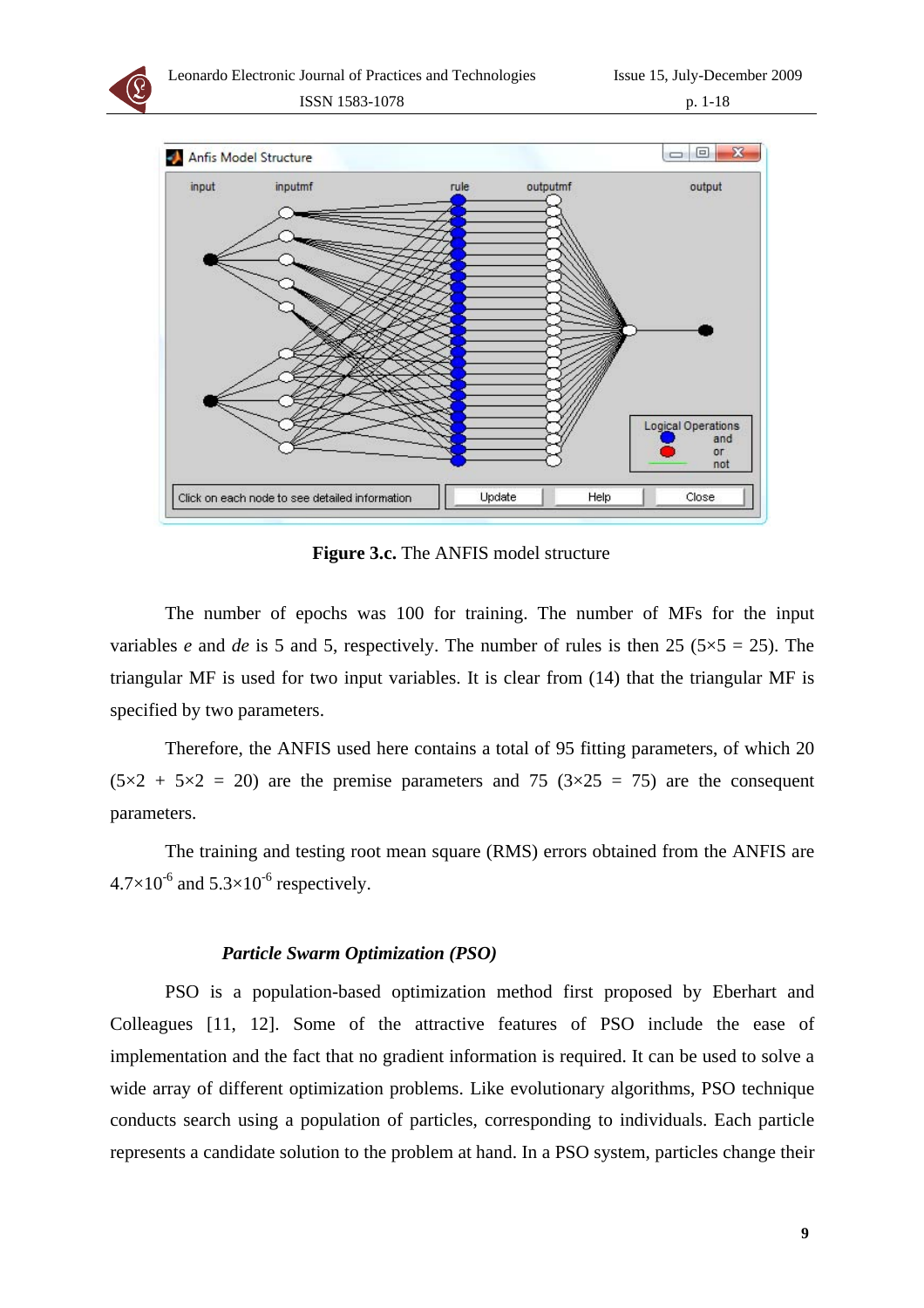positions by flying around in a multidimensional search space until computational limitations are exceeded. Concept of modification of a searching point by PSO is shown in Figure 4.



 $(X^k$ : current position,  $X^{k+1}$ : modified position,  $V^k$ : current velocity,  $V^{k+1}$ : modified velocity, *VPbest*: velocity based on *Pbest*, *V*Gbest: velocity based on *Gbest*)

**Figure 4.** Concept of modification of a searching point by PSO

The PSO technique is an evolutionary computation technique, but it differs from other well-known evolutionary computation algorithms such as the genetic algorithms. Although a population is used for searching the search space, there are no operators inspired by the human DNA procedures applied on the population. Instead, in PSO, the population dynamics simulates a 'bird flock's' behavior, where social sharing of information takes place and individuals can profit from the discoveries and previous experience of all the other companions during the search for food. Thus, each companion, called *particle*, in the population, which is called *swarm*, is assumed to 'fly' over the search space in order to find promising regions of the landscape. For example, in the minimization case, such regions possess lower function values than other, visited previously. In this context, each particle is treated as a point in a d-dimensional space, which adjusts its own 'flying' according to its flying experience as well as the flying experience of other particles (companions). In PSO, a particle is defined as a moving point in hyperspace. For each particle, at the current time step, a record is kept of the position, velocity, and the best position found in the search space so far.

The assumption is a basic concept of PSO [12]. In the PSO algorithm, instead of using evolutionary operators such as mutation and crossover, to manipulate algorithms, for a dvariable optimization problem, a flock of particles are put into the d-dimensional search space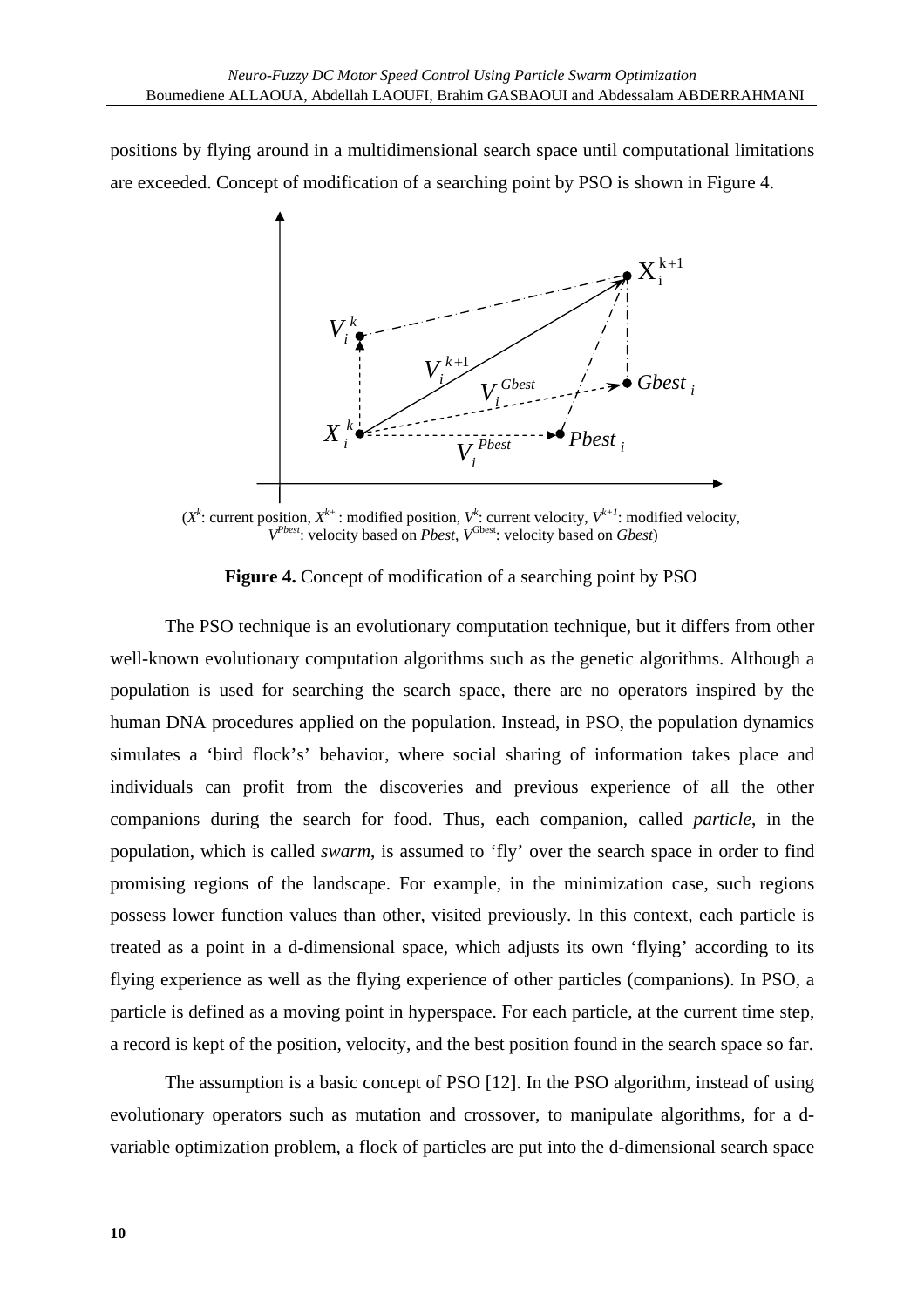

with randomly chosen velocities and positions knowing their best values so far (*Pbest*) and the position in the d-dimensional space. The velocity of each particle, adjusted according to its own flying experience and the other particle's flying experience. For example, the *i*-th particle is represented as  $x_i = (x_{i,1}, x_{i,2}, ..., x_{i,d})$  in the d-dimensional space. The best previous position of the *i*-th particle is recorded and represented as:

$$
Pbest_i = (Pbest_{i,1}, Pbest_{i,2}, ..., Pbest_{i,d})
$$
\n(19)

The index of best particle among all of the particles in the group is *gbestd*. The velocity for particle *i* is represented as  $v_i = (v_{i,1}, v_{i,2}, \ldots, v_{i,d})$ . The modified velocity and position of each particle can be calculated using the current velocity and the distance from *Pbest<sub>i,d</sub>* to *gbest<sub>d</sub>* as shown in the following formulas [13]:

$$
v_{i,m}^{(t+1)} = w \cdot v_{i,m}^{(t)} + c_1 * \text{rand }() * (\text{Pbest }_{i,m} - x_{i,m}^{(t)}) + c_2 * \text{Rand }() * (\text{gbest }_{m} - x_{i,m}^{(t)})
$$
 (20)

$$
x_{i,m}^{(t+1)} = x_{i,m}^{(t)} + v_{i,m}^{(t+1)} \underline{i} = 1,2,...,n; m = 1,2,...,d
$$
\n(21)

where:  $n =$  Number of particles in the group,  $d =$  dimension,  $t =$  Pointer of iterations (generations),  $v_{i,m}^{(t)}$  = Velocity of particle I at iteration t,  $V_d^{min} \le v_{i,d}^{(t)} \le V_d^{max}$ ,  $w =$  Inertia weight factor,  $c_1, c_2$  = Acceleration constant, *rand*() = Random number between 0 and 1,  $x_{i,d}^{(t)}$  = Current position of particle *i* at iterations,  $Pbest_i = Best$  previous position of the *i*-th particle, *gbest* = Best particle among all the particles in the population.

The evolution procedure of PSO Algorithms is shown in Fig. 5. Producing initial populations is the first step of PSO. The population is composed of the chromosomes that are real codes. The corresponding evaluation of a population is called the "fitness function". It is the performance index of a population. The fitness value is bigger, and the performance is better. The fitness function is defined as follow:

$$
PI = MIN \toffset \t- \sum |e| \t(22)
$$

where *PI* is the fitness value, *e* is the speed error and "*MIN\_offset*" is a constant.

After the fitness function is calculated, the fitness value and the number of the generation determine whether the evolution procedure is stopped or not (Maximum iteration number reached?). In the following, calculate the *Pbest* of each particle and *gbest* of population (the best movement of all particles). The update the velocity, position, *gbest* and *pbest* of particles give a new best position (best chromosome in our proposition).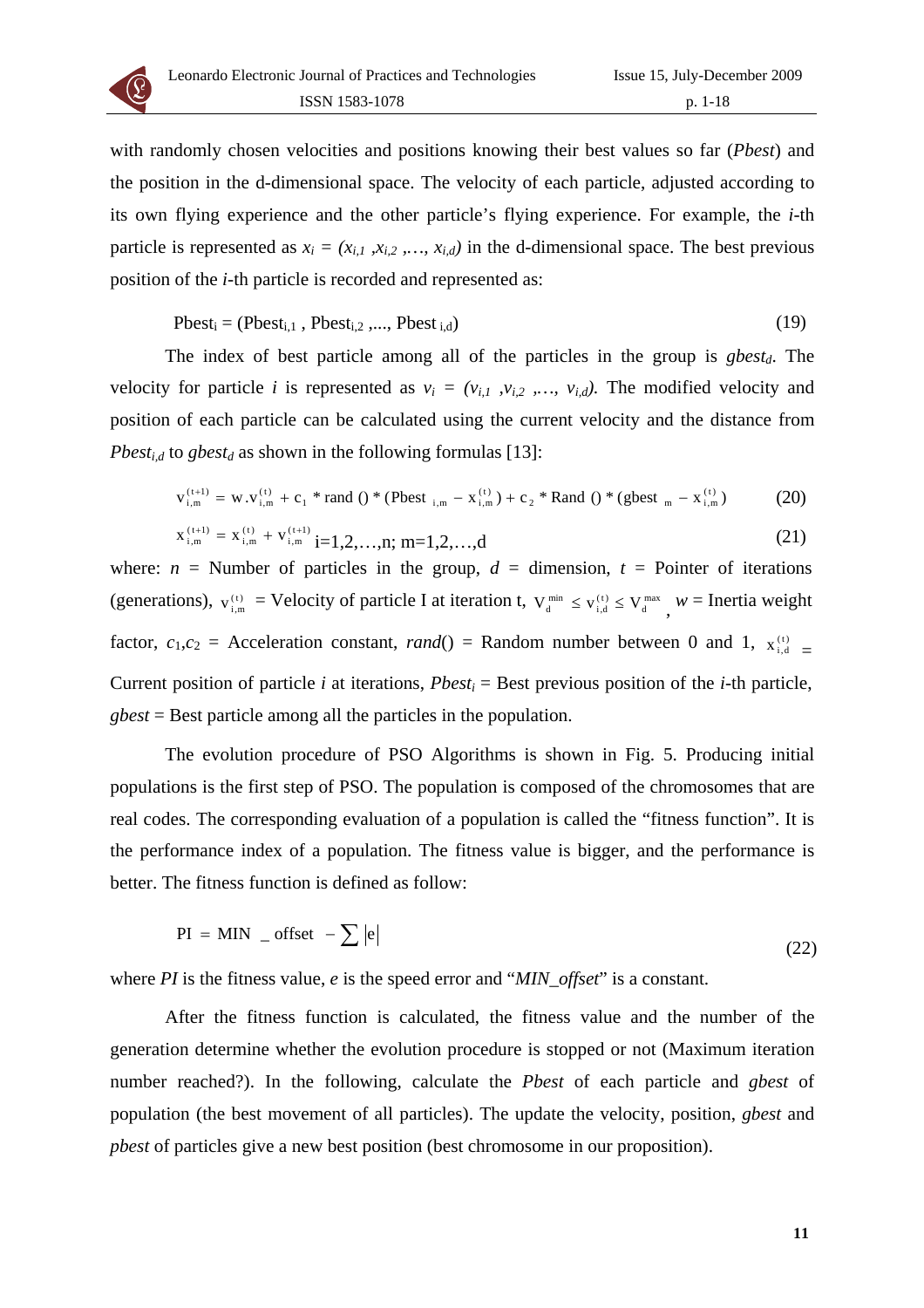

**Figure 5.** The evolution procedure of PSO Algorithms

# *Optimal ANFIS Controller Design*

To design the optimal ANFIS controller, the PSO algorithms are applied to find the globally optimal parameters of the ANFIS. The structure of the ANFIS controller with PSO algorithms is shown in Figure 6.

In this paper, the chromosomes of the PSO algorithms contains two parts: the range of the membership functions (*Ke* and *Kde*) and the shape of the membership functions (e1 $\sim$ e5 and de1~de5). It gives the optimal output voltage, such that the steady-state error of the response is zero. The genes in the chromosomes are defined as:

$$
[Ke, Kde, e1, e2, e3, e4, e5, de1, de2, de3, de4, de5]
$$
\n
$$
(23)
$$

Figure 7 shows the membership functions of the ANFIS controller with PSO Algorithms. Table 2 lists the parameters of PSO algorithms used in this paper.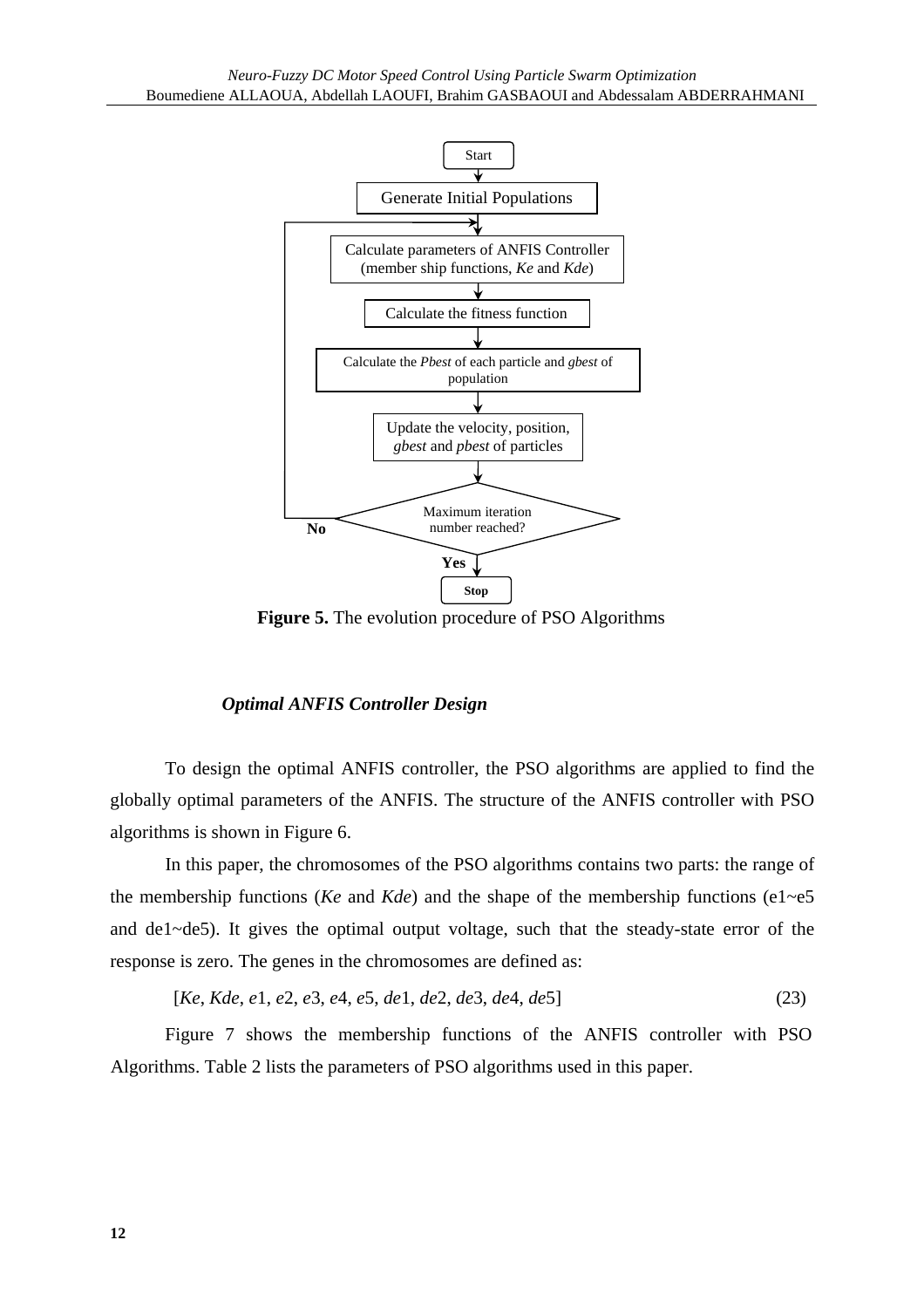

| $-0.01$ | 0.01 | 0.02 | 0.03 | 0.04                        | 0.05 | 0.06 | 0.07 | 0.08 |
|---------|------|------|------|-----------------------------|------|------|------|------|
|         |      |      |      | input variable "input2(de)" |      |      |      |      |

**Figure 7.** Membership function of ANFIS controller with PSO

| TAUIC 2. FAIAIIICICIS UI FISU |                       |  |  |  |  |
|-------------------------------|-----------------------|--|--|--|--|
| <b>Population Size</b>        | 50                    |  |  |  |  |
| Number of Iterations          | 100                   |  |  |  |  |
| $W_{\text{max}}$              | 0.6                   |  |  |  |  |
| $w_{\text{min}}$              | 0.1                   |  |  |  |  |
| $c_1 = c_2$                   | 1.5                   |  |  |  |  |
| Min-offset                    | 200                   |  |  |  |  |
| Ke and Kde                    | $[0.0045 \sim 0.005]$ |  |  |  |  |
| e1                            | $[0 \sim 0.015]$      |  |  |  |  |
| e2                            | $[0 \sim 0.025]$      |  |  |  |  |
| e <sub>3</sub>                | $[0.025 \sim 0.043]$  |  |  |  |  |
| e <sub>4</sub>                | $[0.025 \sim 0.067]$  |  |  |  |  |
| e <sub>5</sub>                | $[0.043 \sim 0.067]$  |  |  |  |  |
| de 1                          | $[-0.01611 - 0.014]$  |  |  |  |  |
| de2                           | $[-0.01611 - 0.0275]$ |  |  |  |  |
| de3                           | $[0.014 \sim 0.0565]$ |  |  |  |  |
| de4                           | $[0.0275 \sim 0.084]$ |  |  |  |  |
| de5                           | $[0.0565 \sim 0.084]$ |  |  |  |  |

| Table 2: Parameters of PSO |
|----------------------------|
|----------------------------|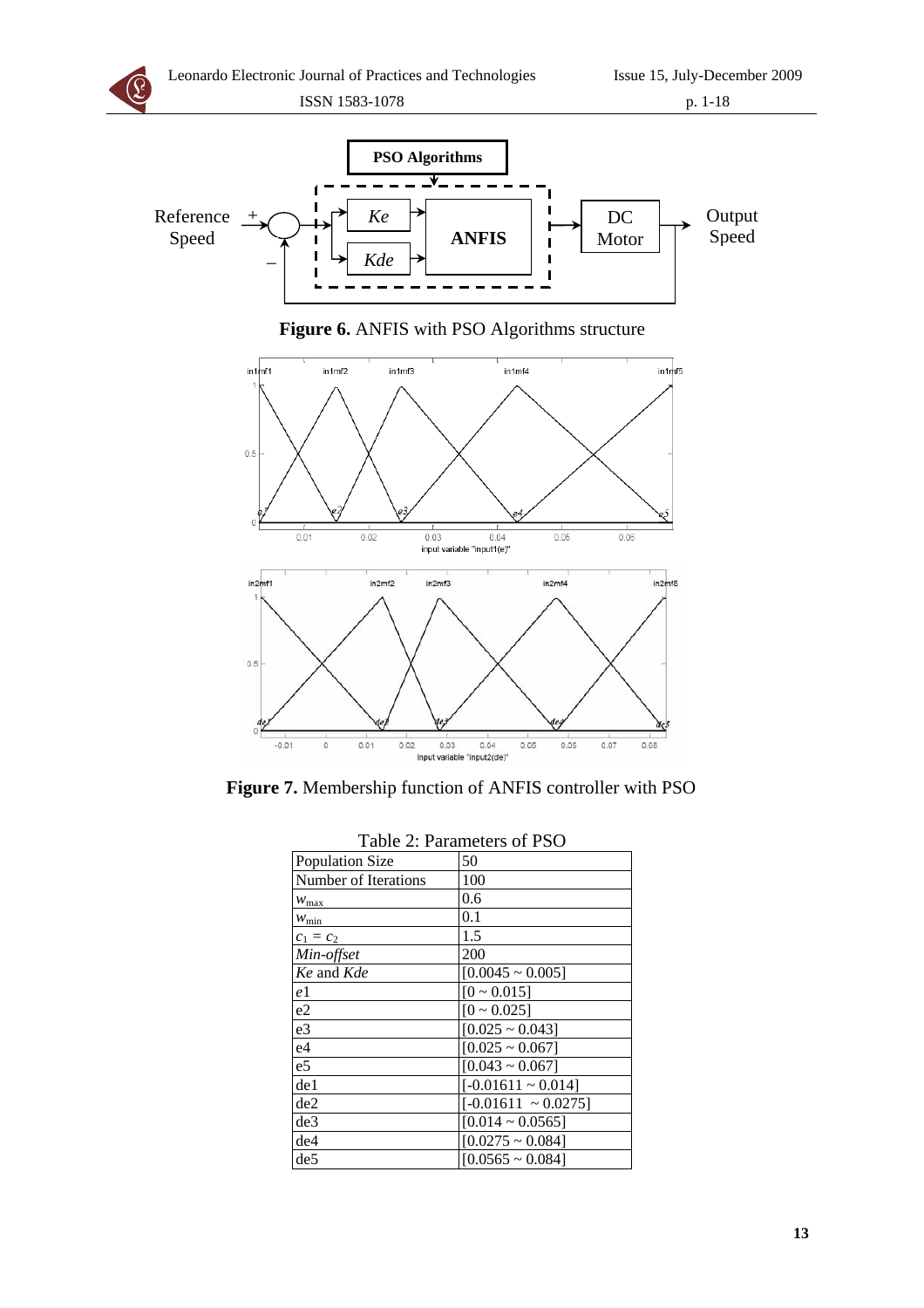# *Computer Simulation*

Three different controllers are designed for the computer simulation. First, the fuzzy logic controller is designed based on the expert experience. Second, the fuzzy logic controller is designed based on the neural networks to find the optimal range of the membership functions (ANFIS). After that, the optimal fuzzy controller (ANFIS) is designed based on the PSO to search the optimal range of the membership functions, the optimal shape of the membership functions (ANFIS with PSO).

After the primitive simulation process, the optimal values of *Ke* and *Kde* in ANFIS are calculated as 0.005 and 0.005, respectively. The best chromosomes in ANFIS with PSO are pursued as:

[0.004751, 0.004974, 0.006037, 0.012420, 0.031521, 0.050601,

(24)

0.065930, -0.00353, 0.017701, 0.032000, 0.052880, 0.078040]

The optimal membership functions ANFIS with PSO are shown in Figure 8.

Let the command signal be a step for the speed of the DC motor at 127.93 Rad/Sec. The simulation results are obtained for 0.01 second range time.

The speed response of FLC (Fuzzy Logic Controller) is shown in Fig 9. The speed response of FLC using neural networks (ANFIS) is shown in Fig 10. The speed response of the optimal ANFIS controller using PSO is shown in Fig 11.

The performances of three controllers are listed in Table 3.

According to our MATLAB model simulation, we illustrate that the steady state error equal zero in one case: ANFIS controller with PSO (ANFIS-Swarm); the overtaking value is zero in the three cases that means the FLC used is robust. The rising time of DC motor speed step is less important in FLC using neural networks (ANFIS) compared with FLC alone and it's have the minimal value in The ANFIS controller with PSO (ANFIS-Swarm).

In the present work, the intelligent controller based on ANFIS-Swarm optimization give a good agreement with the step reference speed. In the Adaptive Neuro-Fuzzy (ANFIS) DC motor control, the optimization of membership functions became very necessary, it's important shown in the minimal rising time of speed response, so the membership functions are adjusted in optimal values to give a steady state error speed value equal zero. The computer MATLAB simulation demonstrate that the ANFIS controller associated to the Swarm intelligence approach became very strong, it gives a very good results and possesses good robustness.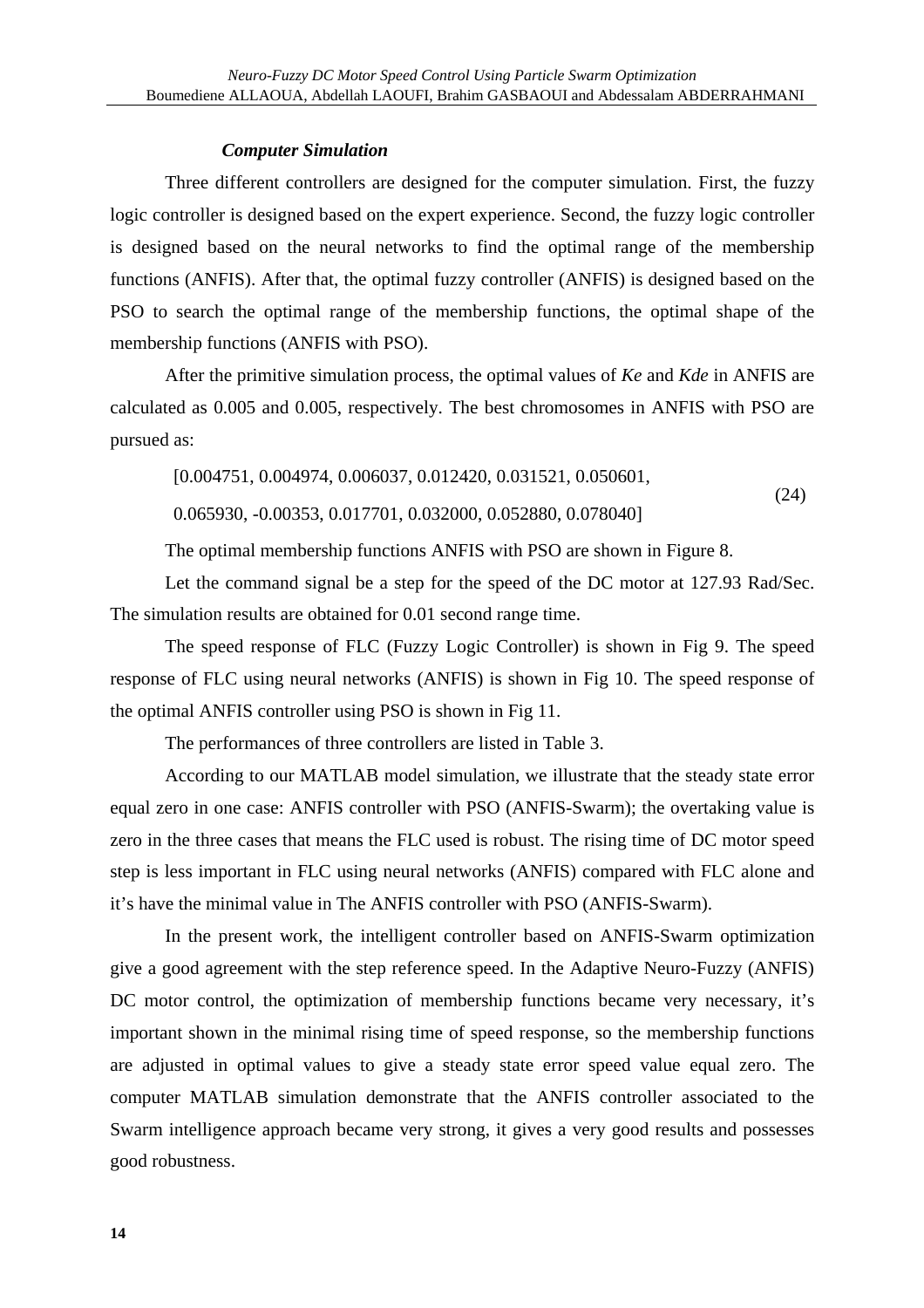

ISSN 1583-1078

p. 1-18



**Figure 8.** The optimal membership functions ANFIS with PSO



**Figure 9.** The speed response of Fuzzy Logic Controller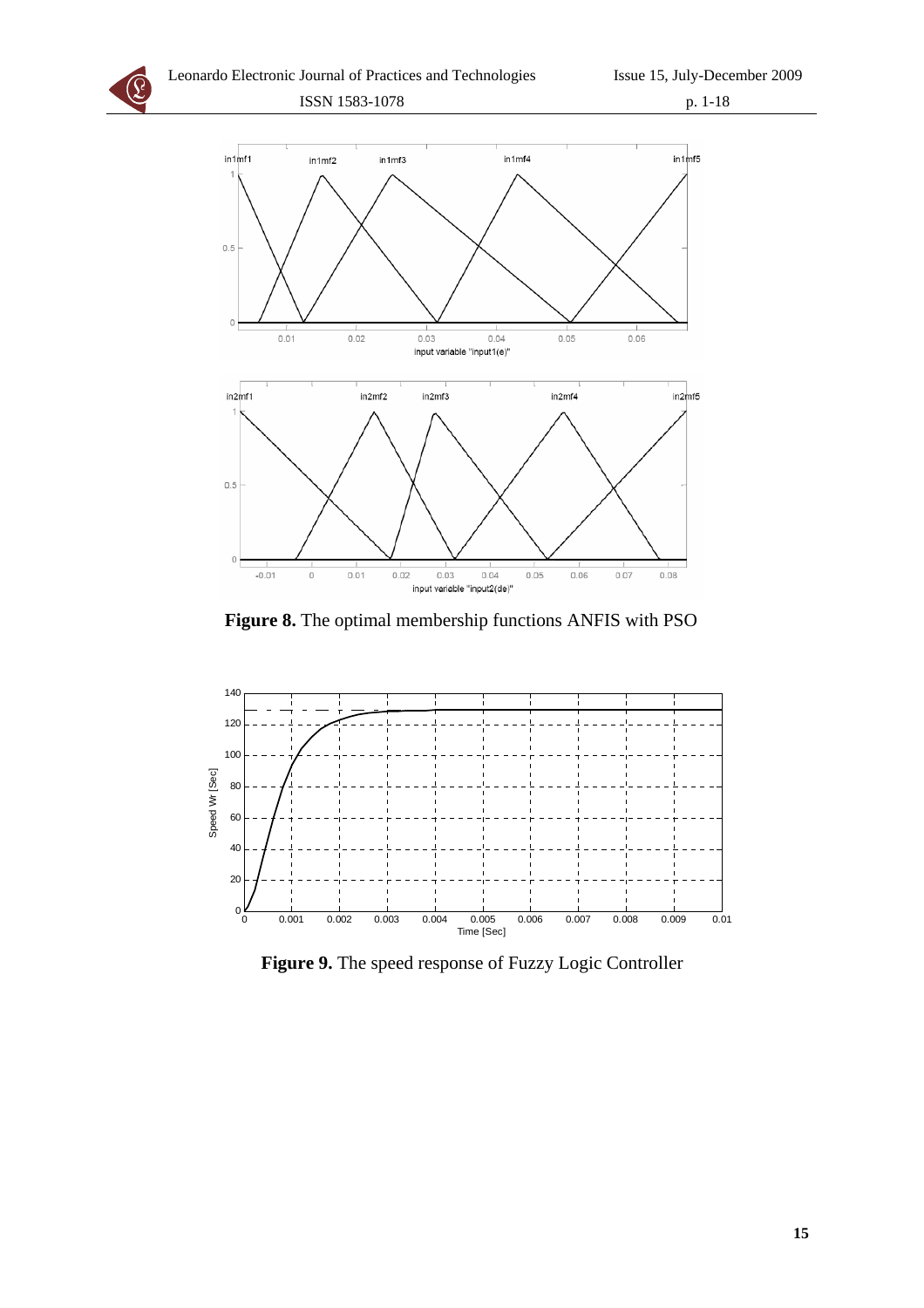

**Figure 10.** The speed response of FLC using neural networks (ANFIS)

| Results           | <b>Fuzzy Logic</b> | FLC using neural   | <b>ANFIS</b> controller with PSO |  |  |
|-------------------|--------------------|--------------------|----------------------------------|--|--|
|                   | Controller(FLC)    | networks (ANFIS)   | (ANFIS-Swarm)                    |  |  |
| Rising time [Sec] | 0.00385            | 0.00301            | 0.00285                          |  |  |
| Overtaking $[%]$  |                    |                    |                                  |  |  |
| Steady state      | $9 \times 10^{-4}$ | $3.2\times10^{-4}$ |                                  |  |  |
| error[%]          |                    |                    |                                  |  |  |

Table 3. Performances of three controllers

# **Conclusions**

In this paper, the optimal ANFIS controller is designed using Particle Swarm Optimization algorithms. The speed of a DC Motor drive is controlled by means of three different controllers. According to the results of the computer simulation, the Adaptive Neuro-Fuzzy (ANFIS) controller efficiently is better than the traditional FLC. The ANFIS-Swarm is the best controller which presented satisfactory performances and possesses good robustness (no overshoot, minimal rise time, Steady state error  $= 0$ ). The major drawback of the fuzzy controller presents an insufficient analytical technique design (choice of the rules, the membership functions and the scaling factors). That we chose with the use of the Neural Networks and Particle Swarm Optimization for the optimization of this controller in order to control DC motor speed. Finally, the proposed controller (ANFIS-Swarm Controller) gives a very good results and possesses good robustness.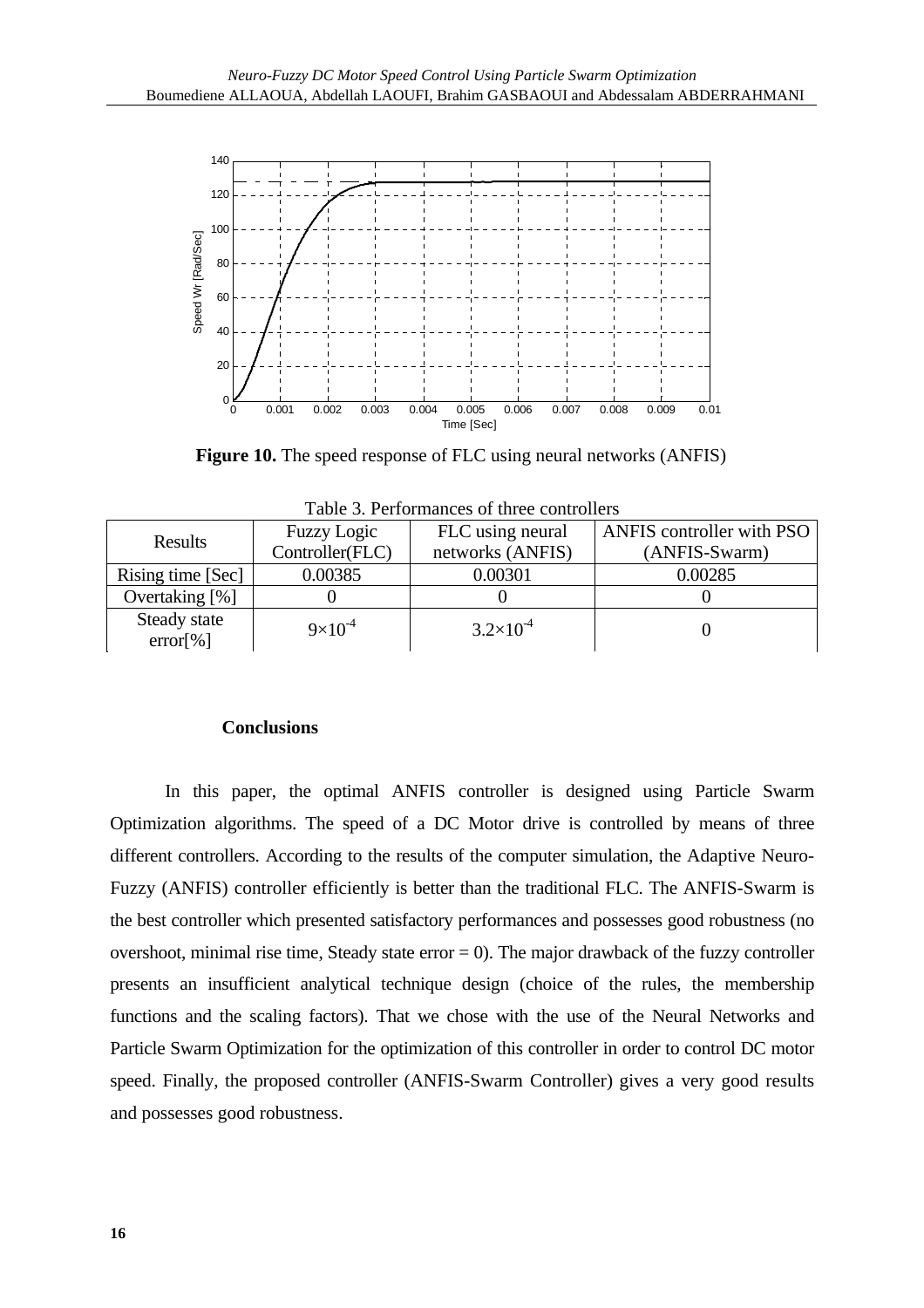

### **References**

- 1. Hénao H., Capolino G. A. Méthodologie et application du diagnostic pour les systèmes électriques. *Article invité dans Revue de l'Electricité et de l'Electronique (REE),* (*Text in French*) 2002, 6, p. 79-86.
- 2. Raghavan S. Digital control for speed and position of a DC motor. *MS Thesis, Texas A&M University, Kingsville,* 2005.
- 3. Jang J. S. R. Adaptive network based fuzzy inference systems. *IEEE Transactions on systems man and cybernetics* 1993*,* p. 665-685.
- 4. Shi Y., Eberhart R. A modified particle swarm optimizer. *Proc. 1998 Int. Conf. on Evolutionary Computation–The IEEE World Congress on Computational Intelligence, Anchorage* 1998, p*.* 69-73.
- 5. Clerc M., Kennedy J. The particle swarm-explosion, stability, and convergence in a multidimensional complex space. *IEEE Trans. Evolutionary Computation* 2002, 6, p. 58-73.
- 6. Halila A. Étude des machines à courant continu. *MS Thesis, University of LAVAL, (Text in French), May* 2001.
- 7. Capolino G. A., Cirrincione G., Cirrincione M., Henao H., Grisel R. Digital signal processing for electrical machines. *Invited paper, Proceedings of ACEMP'01 (Aegan International Conference on Electrical Machines and Power Electronics), Kusadasi (Turkey),* 2001, pP. 211-219.
- 8. Lin C. T., Lee C. S. G. Neural fuzzy systems: A neuro-fuzzy synergism to intelligent systems. *Upper Saddle River, Prentice-Hall,* 1996.
- 9. Constantin V. A. Fuzzy logic and neuro-fuzzy applications explained. *Englewood Cliffs, Prentice-Hall,* 1995.
- 10. Kim J., Kasabov N. Hy FIS, Adaptive neuro-fuzzy inference systems and their application to nonlinear dynamical systems. *Neural Networks*, 1999.
- 11. Kennedy J., Eberhart R. Particle swarm optimization. *Proc. IEEE Int. Conf. on Neural Network* 1995, 4, p. 1942-1948.
- 12. Yoshida H., Kawata K., Fukuyama Y., Takayama S., Nakanishi Y.. A particle swarm optimization for reactive power and voltage control considering voltage security assessment. *IEEE Trans. on Power Systems* 2000, 15(4), p. 1232-1239.